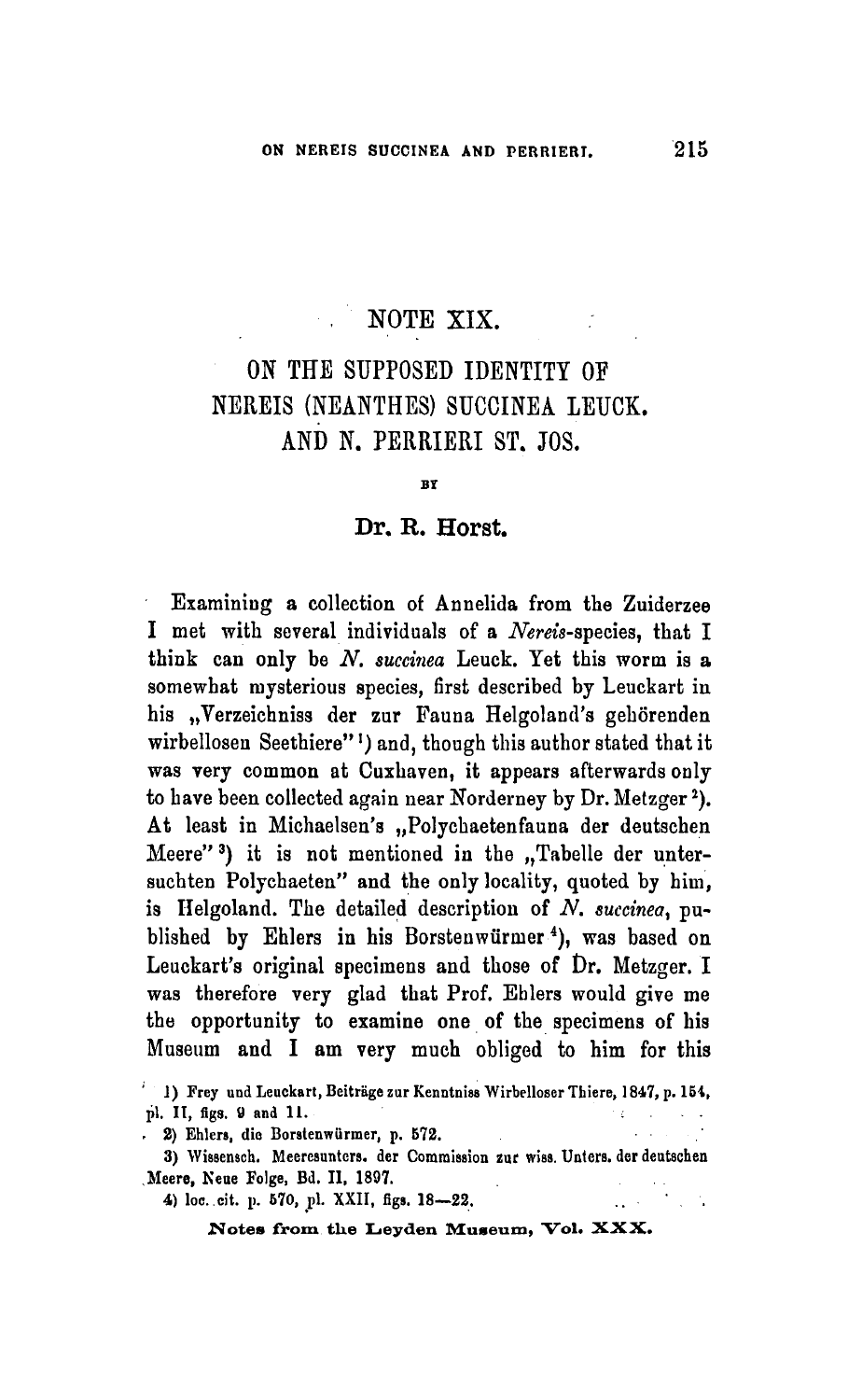kindness. For, my specimens in some regards (length of the tentacular-cirri and shape of the posterior parapodia) deviate from the description given by Ehlers, and moreover I was struck by the great resemblance of the Zuiderzee-worms with the Nereis Perrieri St. Jos. from the Coast of France <sup>1</sup>). Nereis succinea as well as  $N$ . Perrieri is characterized by the leaf-like development of the dorsal ligule with the parapodia of the posterior segments and the close affinity of both species was already recognized by de Saint-Joseph himself<sup>2</sup>); however N. succinea differs from the last-named species by having shorter tentacular cirri, more teeth at the mandibles and <sup>a</sup> smaller number of segments. The Norderney-specimen of Nereis succinea from the Göttinger Museum, that shows an indifferent state of preservation, is <sup>a</sup> rather stout worm, measuring 80 mm. in length, <sup>6</sup> mm. in its greatest breadth (with parapodia) and has only 68 segments. The length, stated by Leuckart for this species, is 100 to 150 mm., but unfortunately he does not mention the number of the segments. All the specimens from the Zuiderzee are much smaller, the largest of them measuring hardly 50 mm. in length and  $5\frac{1}{2}$  mm. in breadth; however the number of their segments amounts to about 100. Taking this in account and also the well-known fact, that among the individuals of an Annelid there often reigns <sup>a</sup> great disagreement in the number of segments, I believe that the small number of segments of the Norderney-worm has to be considered as an exception. A character of more importance to distinguish  $N$ . succinea from  $N$ . Perrieri appears to be the different length of the tentacular cirri, for in the Norderney-specimen these cirri, reversed, do not extend farther backward than to the 4th segment, as already stated by Ehlers.

In N. Perrieri however the longest tentacular cirri extend till the 7<sup>th</sup> setigerous segment, therefore four segments more backward. Now our Zuiderzee-specimens show great diffe-

1) Ann. d. Scienc. natur. Zoologie, 8e Sér. t. V, 1898, p. 288, pl. XV, figs.  $69-77$ . 2) loc. cit. p. 292.  $\sim 20$ 

Notes from the Leyden Museum, Vol. XXX.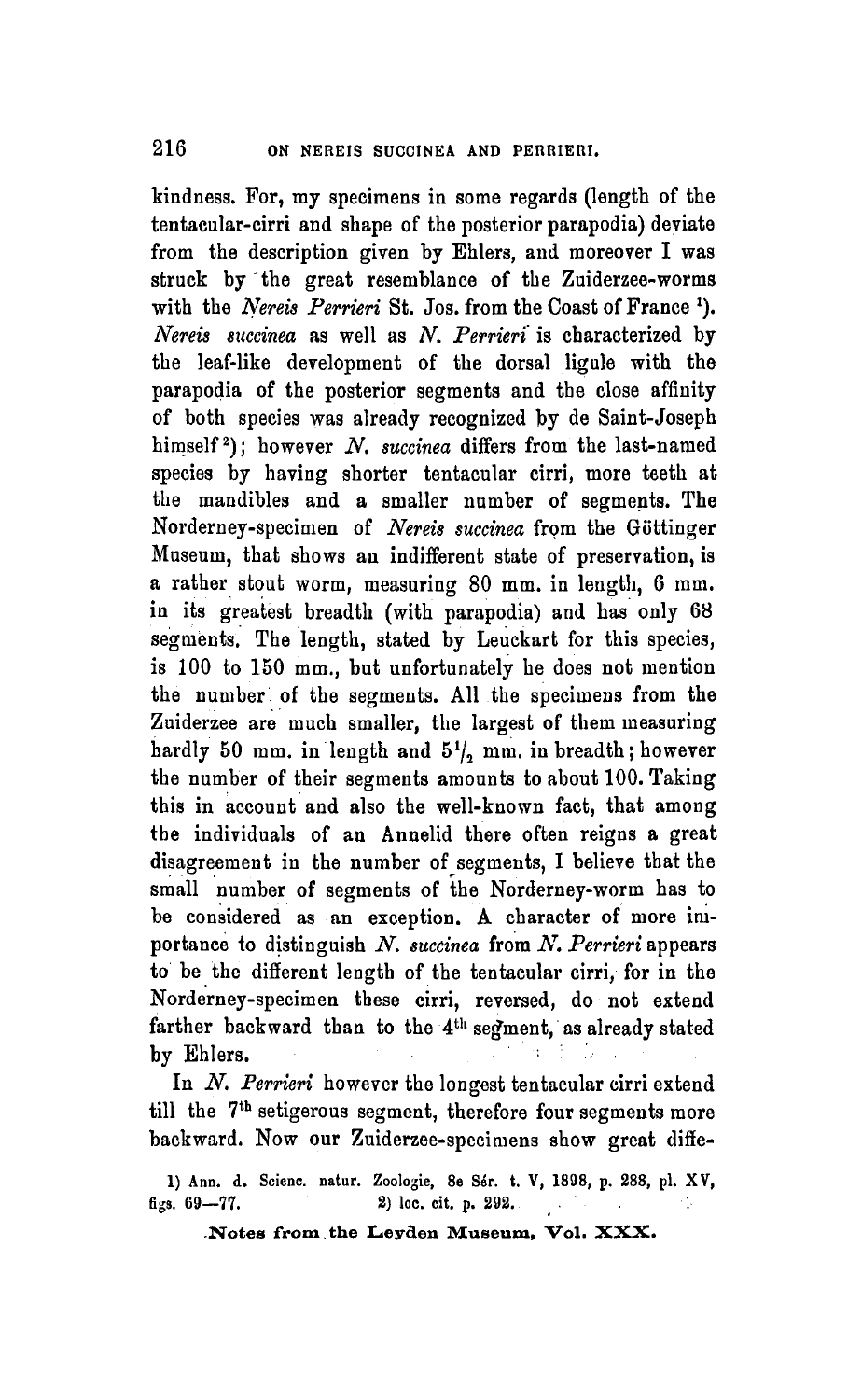With regard to the shape of the superior ligule in the parapodia of the posterior segments, perhaps it could be concluded from the figures of Ehlers (pl. XXII, fig. 21), that with  $N$ . succinea this lobe is more developed in a horizontal direction and that the dorsal cirrus is hardly extending beyond the tip of the ligule. However I believe, that the imperfectness of this figure must be ascribed to the rather indifferent state of preservation of the worm; rences in that respect, for in some of them the longest tentacular circi reach the 8<sup>th</sup>, even the 9<sup>th</sup> segment, whereas in others, from the same locality, they do not extend farther backwards than to the 5<sup>th</sup> segment or the anterior border of the 6<sup>th</sup> one. Therefore, in my opinion, there cannot be assigned <sup>a</sup> great systematical value to this character. Lastly only remains the different number of teeth in the maxillae of both species, for in  $N$ . Perrieri there are only 4 to 5 of them, whereas the jaws of  $N$ . succinea possess 8 to 9 teeth. Though the maxillae of the Norderney-specimen have the teeth not very distinctly separated, and hardly <sup>6</sup> or <sup>7</sup> of them can be recognized, all our Zuiderzee-worms show <sup>a</sup> great number (8 to 9) of distinct teeth. The question therefore remains, whether in all specimens of N. Perrieri the teeth of the jaws are so less developed, as described by de Saint-Joseph. On the contrary I observed <sup>a</sup> remarkable agreement in the arrangement of the paragnathi of the proboscis of both species; for in  $N$ . Perrieri, as stated by de Saint-Joseph, both lateral groups upon the dorsal side of the basal region of the proboscis (VI) consist of <sup>a</sup> circle of <sup>6</sup> to <sup>7</sup> small paragnathi around <sup>a</sup> large central one. Now this character is also very distinct in the Norderney-specimen and is also visible in most of the Zuiderzee-worms. Upon the dorsal median area (V) there are usually two paragnathi, obliquely placed next to each other. As for the paragnathi of the maxillary region in the Norderney-specimen, group I contains 3 of them, placed behind each other, quite like in  $N$ . Perrieri; however in some of our Zuiderzee-specimens this number amounts to 6.

Notes from the Leyden Museum, Vol. XXX.

14\*\*